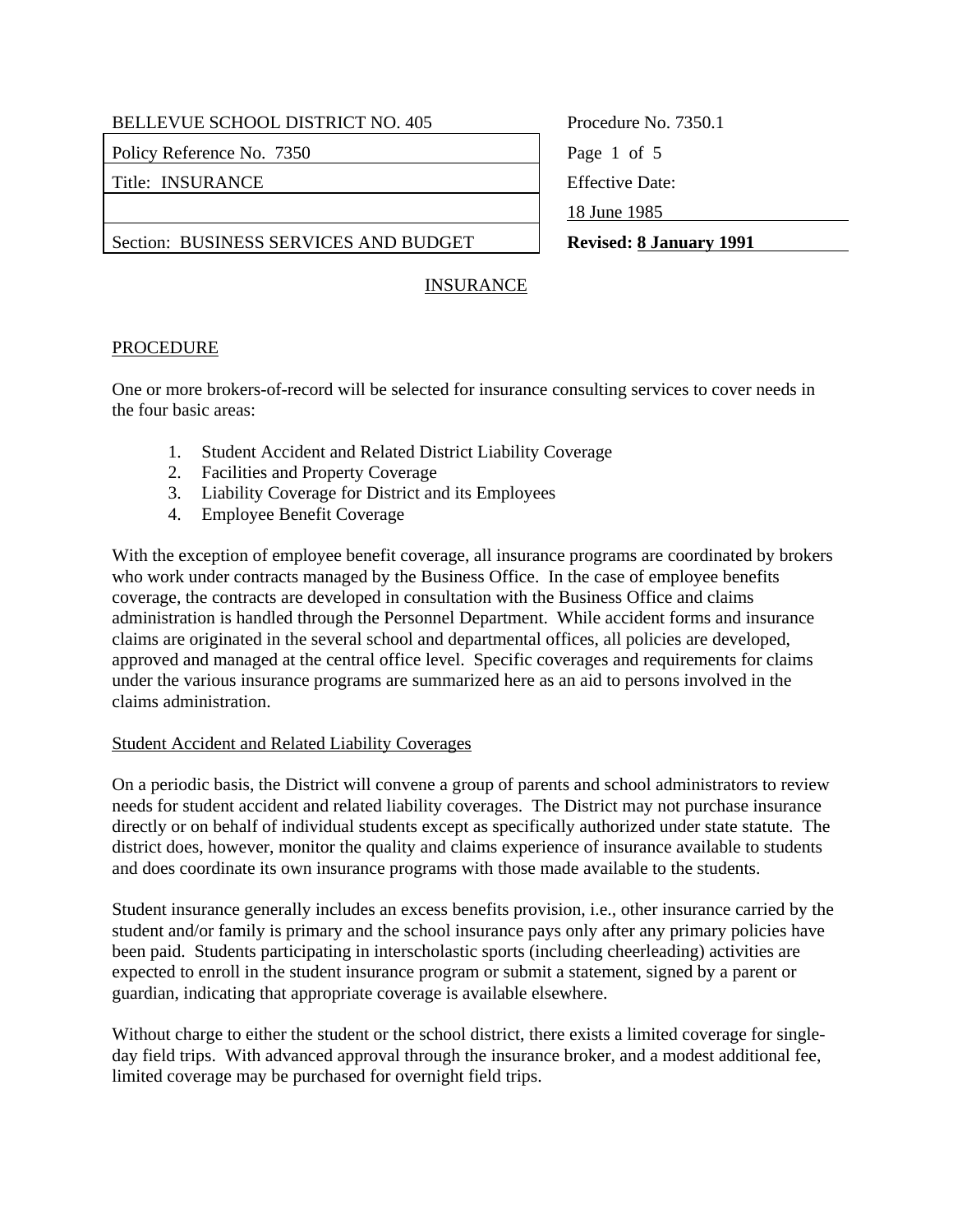Policy Reference No. 7350 Page 2 of 5

Title: INSURANCE Effective Date:

Section: BUSINESS SERVICES AND BUDGET **Revised: 8 January 1991**

Procedure No. 7350.1 18 June 1985

# INSURANCE

#### **PROCEDURE**

Forms to be used in filing claims against the student insurance program are available to students and parents in the schools. The completed claim forms should be submitted directly to the insurance company.

School personnel are required to file a written report, using the designated Student Accident Report form, on all accidents likely to require medical care or where there is any question regarding the severity of an injury. This report, as required by Policy No. 4273, permits the Business Office to alert the insurance broker and carrier broker as to possible District liability and facilitates any subsequent student insurance claim.

#### Facility and Property Coverage

The Business Manager shall annually review with the appropriate broker-of-record the coverage of all of the District's facilities, including closed schools.

The District is essentially self-insured for the first \$10,000 and \$1,000 respectively for facilities and personal property on all operating schools. This deductible amount for facility damage is only \$1,000 in the closed schools; however, the tenants in the closed school pick up their pro-rata share of facility insurance coverage, including any extra premium assessed for the lesser deductible amount. In both operating and closed schools, the coverage is for all risks, including theft and earthquake, but excluding flood.

In relation to property coverage, there exists a considerable variance depending upon the type of item and the school facility involved. Schools and departments experiencing property losses are expected to file a claim through the Business Office. Replacement of school or departmental property losses by theft are a school or department responsibility only in cases where staff negligence is involved. The absence of staff negligence can usually be confirmed by the police report on the incident; police reports should, of course, accompany any property claim sent to the Business Office.

In general, the District is not responsible for student property left in the school building or for items which may be stolen from a locker or similar storage area. The school is responsible for studentowned items only when it formally accepts a care and custody agreement with the private party. School personnel are advised not to make property care and custody arrangements on behalf of the school district for either their own property or for that of their students without first checking with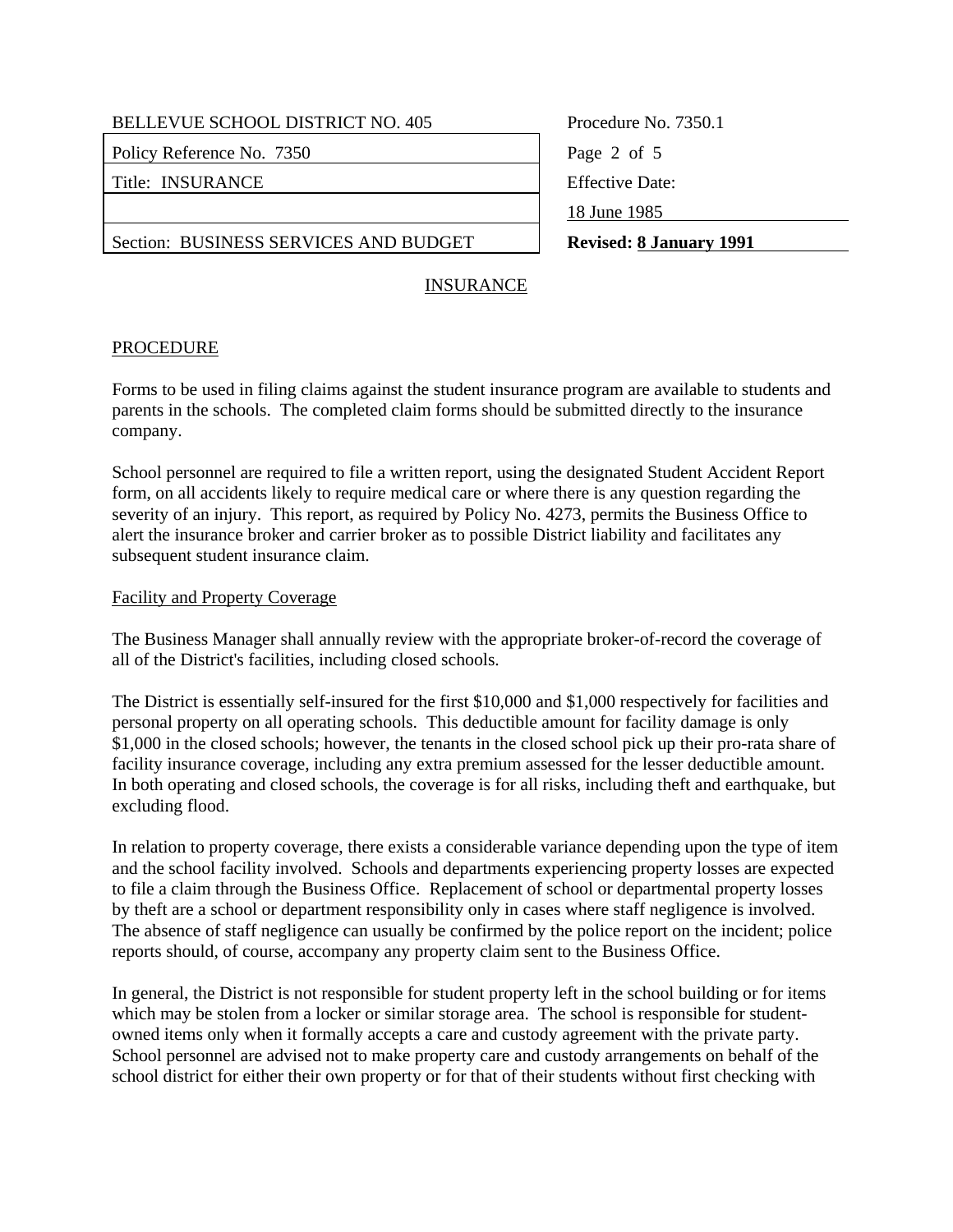Policy Reference No. 7350 Page 3 of 5

Title: INSURANCE Effective Date:

Section: BUSINESS SERVICES AND BUDGET **Revised: 8 January 1991**

Procedure No. 7350.1 18 June 1985

# INSURANCE

# PROCEDURE

the Business Office. In some cases, it may be necessary for the private property owner to supply evidence of his or her own insurance before bringing the item onto the school premises.

The District does carry coverage for at least some perils (e.g., fire or theft where staff negligence is not apparent) on the personal property of employees; however, this coverage is limited. For most items, homeowners insurance is considered primary for employees. In general, employees are urged not to keep valuable personal items on school property. No staff member should keep more than \$500 worth of such property in any school district building.

The district maintains a self-insurance fund used to cover claims for the replacement or repair of equipment and materials stolen or damaged. This fund is applied only to situations where personnel in the buildings or departments clearly have no responsibility for the loss or damage. The most obvious cases where preventive action cannot be taken are in natural disasters and arson and in most situations involving theft, burglary, or vandalism. The coverage associated with this district selfinsurance is intended for losses where no negligence on the part of staff has been evidenced. If it is determined that some level of staff negligence is evident, a judgment will be made regarding the level of negligence and what portion, if any, of the loss should be covered by the district selfinsurance fund. Determination of the degree of negligence in such cases will be the responsibility of the Purchasing Agent.

The District's self-insurance fund as described here is intended to cover only the deductible amounts on various equipment insurance policies. Losses which exceed the deductible amount will generally be claimed against the District's insurance and these monies will then be channeled toward replacement of lost or damaged items.

# Liability Coverage and Claim Procedures and Restrictions

The District usually carries a wide range of liability policies on itself and its directors, officers, employees and agents. (See Policy No. 1550 for insurance protection of individual directors, officers, employees and agents.) The basic components of this liability coverage are the comprehensive general liability, errors, and omissions, umbrella policies and excess liability policies. A related portion of the overall liability coverage is the automobile liability/physical damage policy. This auto liability policy covers staff, volunteer parent and student drivers on official business or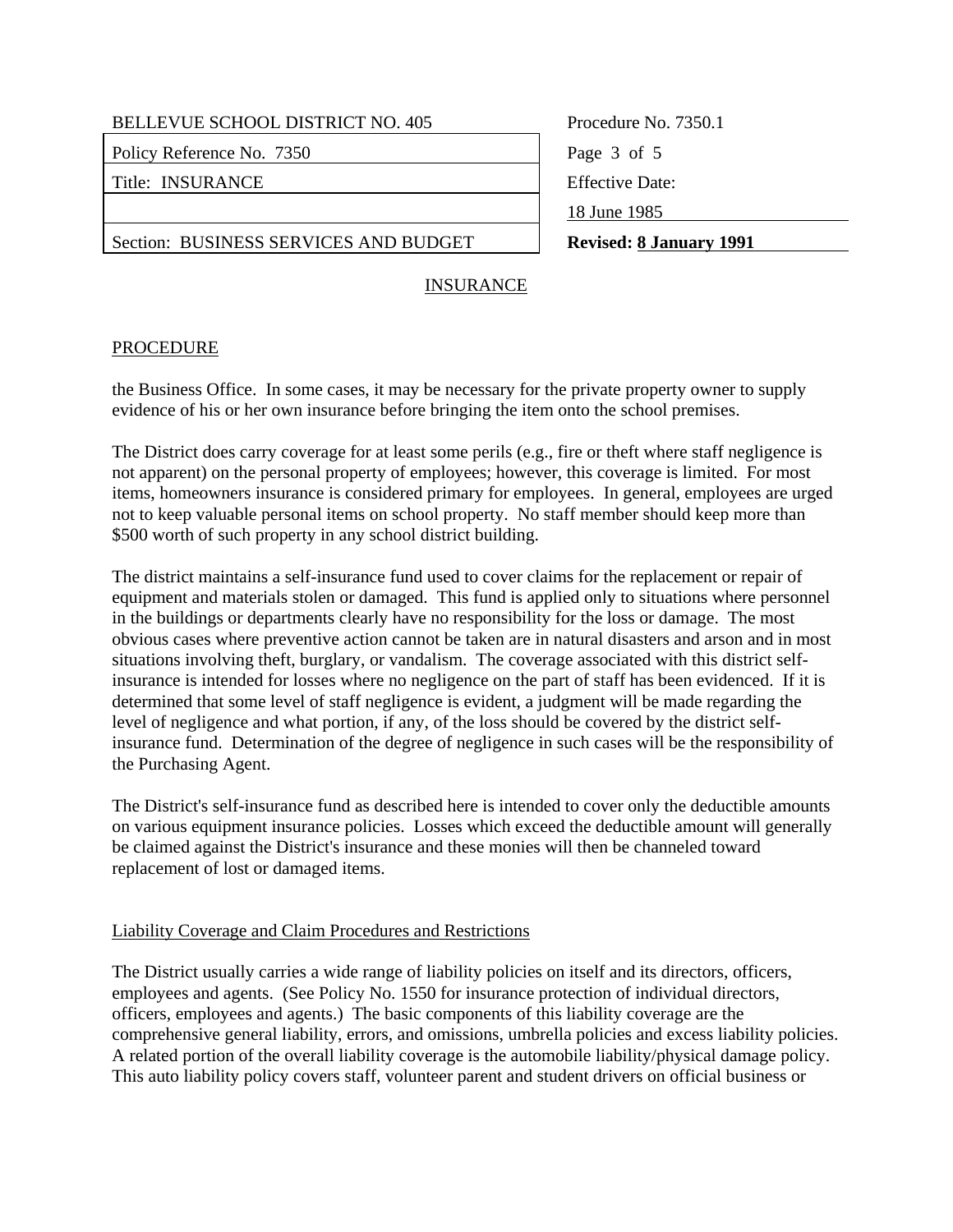# BELLEVUE SCHOOL DISTRICT NO. 405 Procedure No. 7350.1

Policy Reference No. 7350 Page 4 of 5

Title: INSURANCE Fitle: Effective Date:

Section: BUSINESS SERVICES AND BUDGET **Revised: 8 January 1991**

18 June 1985

# INSURANCE

# **PROCEDURE**

approved field and activity trips but operates as secondary to any insurance carried by the private vehicle owner.

Any director, officer, employee (including volunteer employees) or agent making a claim against the District, or its directors, officers, employees and agents, must file the claim with the Assistant Superintendent of Business Services or directly with the insurance carrier. A full written description of the circumstances and the dollar amount of the claim should be part of this submittal.

The District does not generally accept responsibility for damage to property or vehicles owned by employees parents, students or the general public which may be damaged on a school site. Insurance protection in such instances would be available only when the District has been demonstrated to have responsibility for negligence. A further limited exception may permit payment for certain property damage for employees while engaged in the maintenance of order and discipline and the protection of students and school personnel and their property.

Outside groups utilizing District facilities are expected to hold the District harmless from a liability standpoint for any events occurring as a part of their use of District facilities. The District Facility Use Form stipulates this user liability provision and also indicates that such parties are responsible for any related damage done to the facilities.

To control insurance costs, the District may curtail certain activities for students and staff. Curtailment is especially likely for school activities which are partially managed or controlled by a third party without sufficient insurance coverage. Because the District has no formal control over outside groups such as the PTSA, booster clubs or local youth groups, it is possible that these outside groups will choose to sponsor activities even when their sponsorship is not allowed by the District. Should this happen, school personnel are expected not to participate as either a leader or a coordinator in the district-curtailed activities. In addition, these district-curtailed activities sponsored by an outside group may not take place during the normal school day.

# Employee Benefit Coverage

Employee benefit coverage includes medical, long-term disability, life, dental, and other components which may from time to time be negotiated with various employee groups. In addition, all employees are covered by Workers' Compensation and Unemployment Compensation as defined by the State. Both programs require District review of the reasonableness of related claims activity.